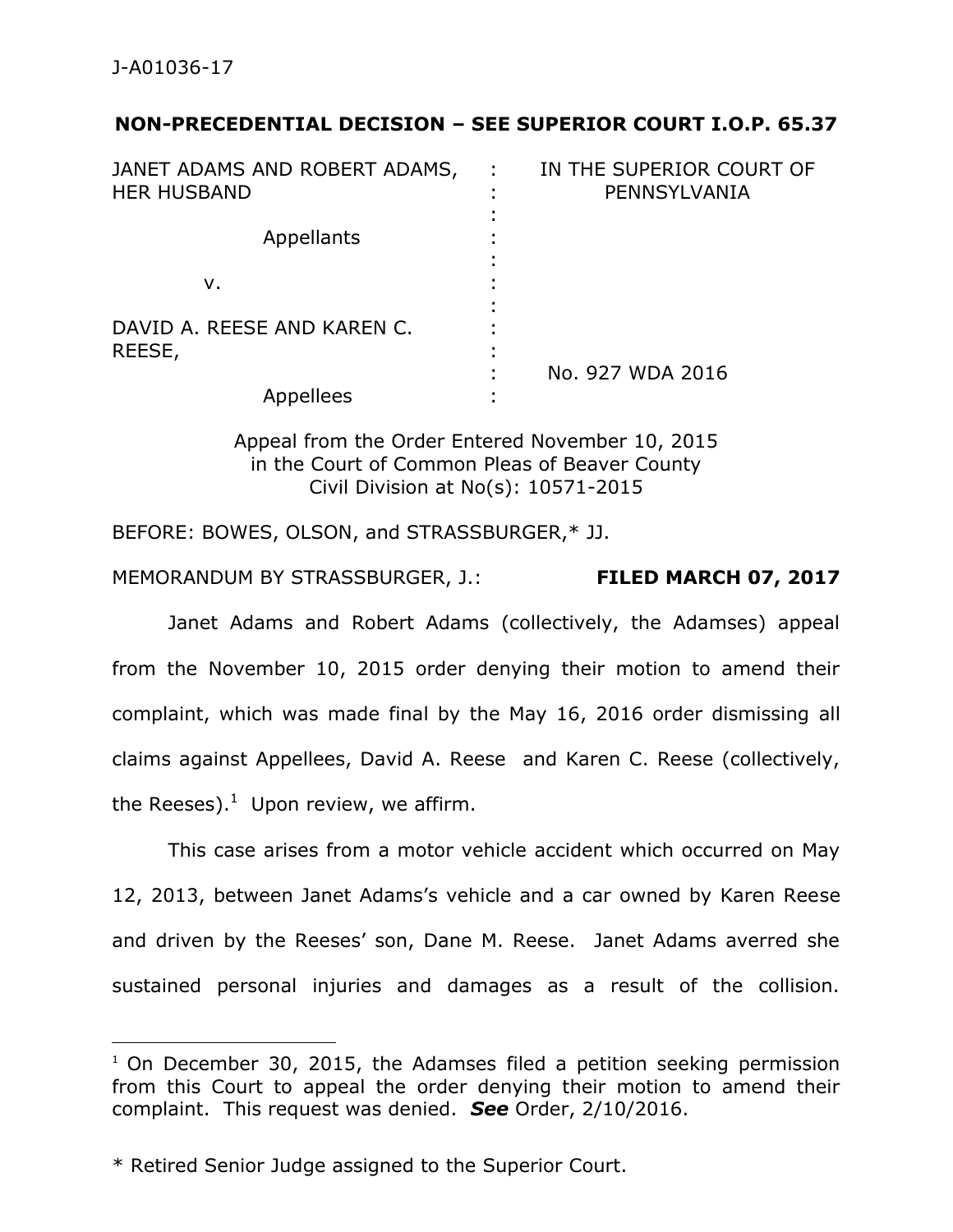$\overline{a}$ 

Complaint 5/5/2015, at 4 (unnumbered). Negotiations between the Adamses and the Reeses's insurance company, Erie Insurance, $2$  proved futile, and on May 5, 2015, a complaint was filed listing as defendants, David A. Reese and Karen C. Reese, who were subsequently served by sheriff on May 8, 2015.

Specifically, the complaint named David as the driver, and alleged that he as well as Karen were negligent in the operation/ownership of the vehicle. Complaint, 5/5/2015. On June 22, 2015, the Reeses filed an answer and new matter, wherein they stated, *inter alia*, that David was not the operator of the motor vehicle. The Reeses averred it was Dane, who was not named as a defendant, driving the vehicle at the time of the accident.

Thereafter, on November 1, 2015, the Adamses filed a motion for leave to amend the complaint pursuant to Pa.R.C.P. 1033. In their motion, the Adamses contended that a "typographical error" had mistakenly listed the wrong first name of the driver of the vehicle. Adamses Motion to Amend, 11/1/2015, at 2 (unnumbered). This motion was opposed by the Reeses, who asserted that the Adamses were prohibited from amending their complaint to add a new party because, *inter alia*, the statute of limitations had run. By order of court dated November 10, 2015, the Adamses' motion was denied.

 $2$  The insurance policy for the vehicle was issued to David and Karen Reese.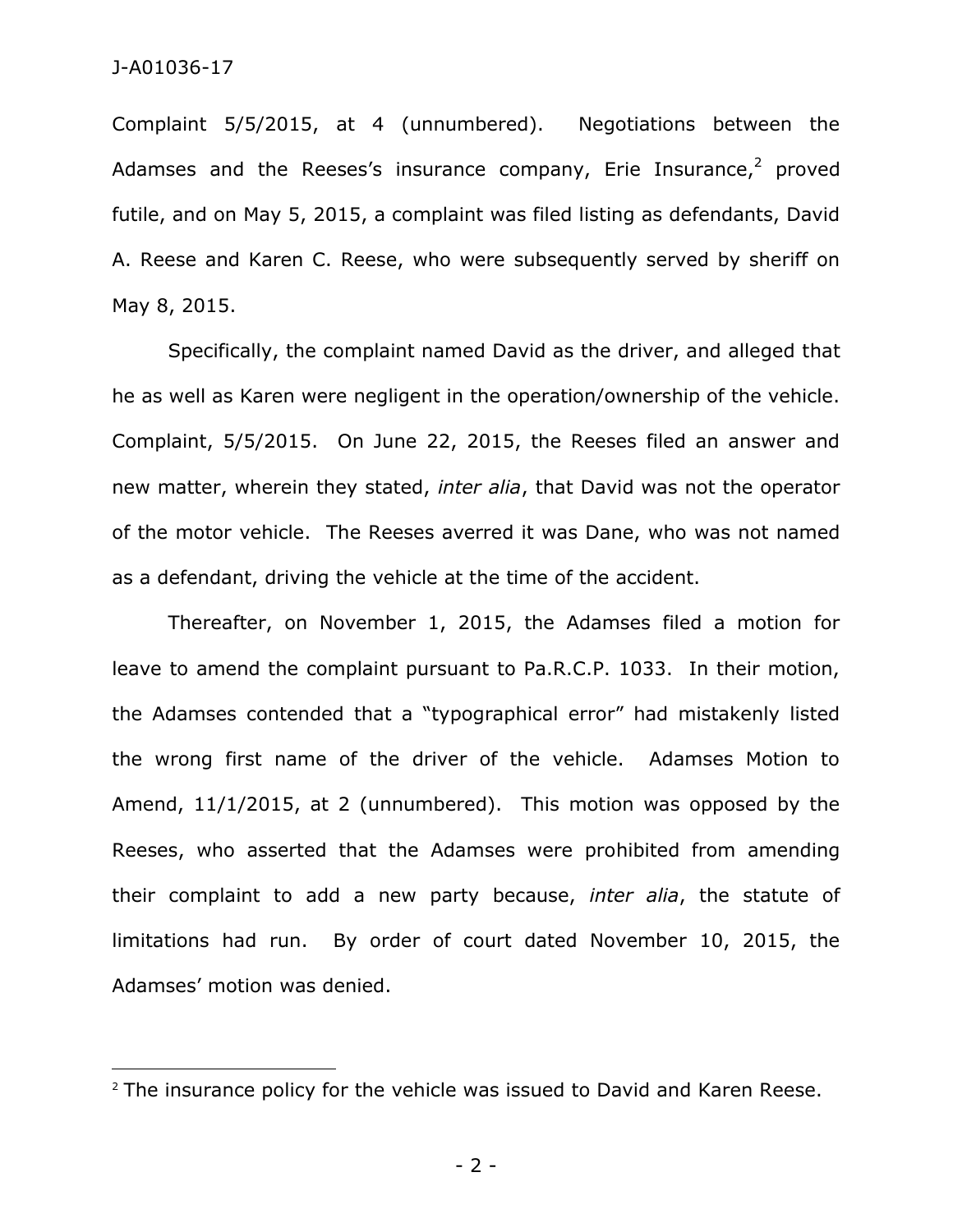The Reeses subsequently filed a motion for summary judgment. Following argument, the trial court granted summary judgment in favor of the Reeses. This timely appeal followed wherein the Adamses raise the following issues for our review.

- 1. Under the circumstances of this case did the [trial court] err and/or abuse its discretion in refusing to allow [the Adamses] to amend the [c]omplaint after the expiration of the statute of limitations to correct the misnomer of [the Reeses?]
- 2. Did the [trial court] err and/or abuse its discretion in determining service of process on an adult individual at Dane Reese's residence was not proper service on Dane Reese?
- 3. Did the [trial court] err and/or abuse its discretion in determining Dane Reese was not properly before the [trial court?]

The Adamses' Brief at xi (trial court response and suggested answers omitted).

Our standard of review is well-settled. "When reviewing a trial court's ruling on a petition to amend a complaint, we grant the trial court a broad discretion in evaluating the petition. We will not disturb the sound discretion of the trial court absent an abuse of discretion." *Diaz v. Schultz*, 841 A.2d

546, 549 (Pa. Super. 2004) (citations and internal quotations omitted).

An abuse of discretion is not merely an error of judgment, but if in reaching a conclusion the law is overridden or misapplied, or the judgment exercised is manifestly unreasonable, or the result of partiality, prejudice, bias or ill-will, as shown by the evidence of record, discretion is abused. We emphasize that an abuse of discretion may not be found merely because the appellate court might have reached a different conclusion, but requires a showing of manifest unreasonableness, or partiality, prejudice,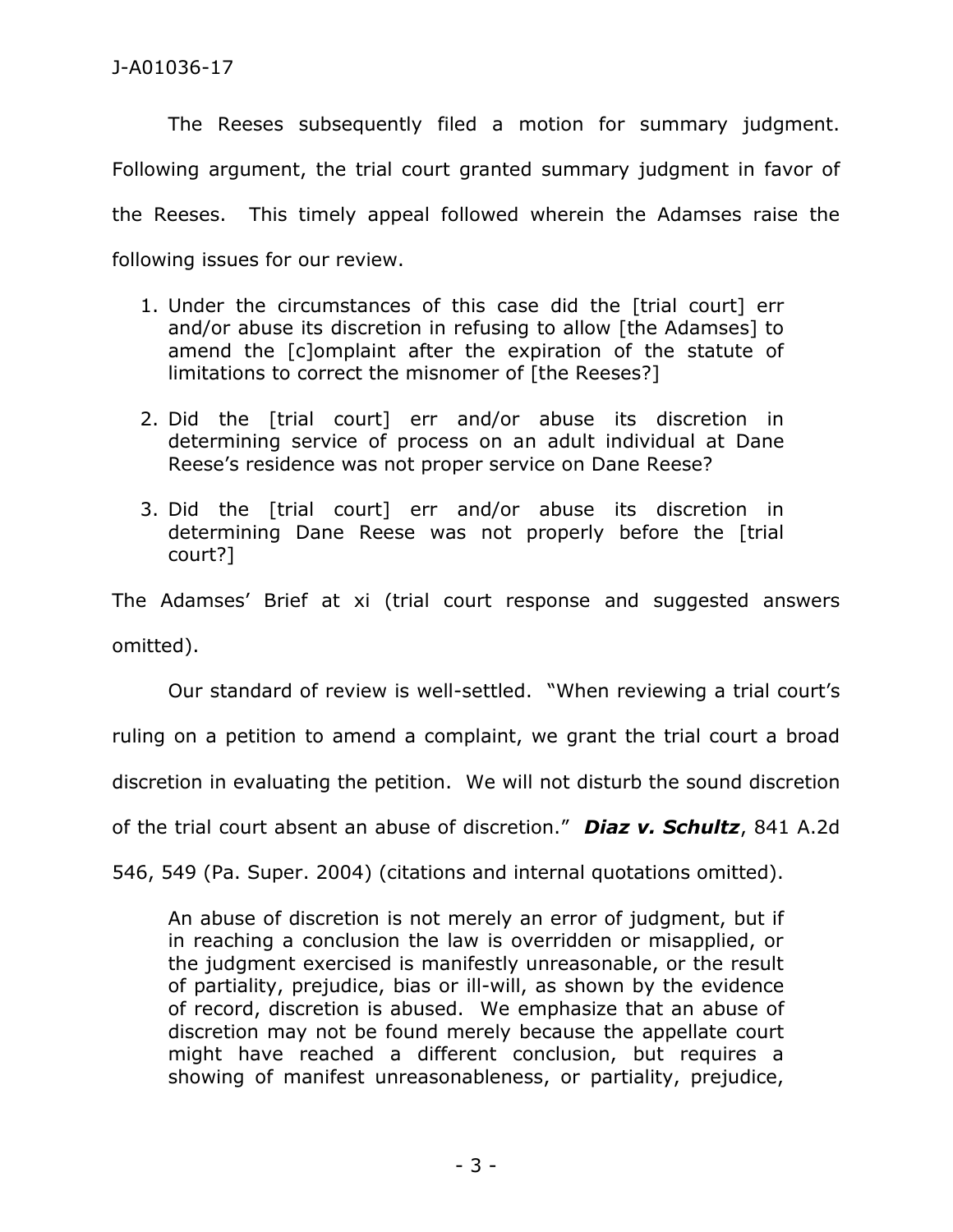bias, or ill-will, or such lack of support as to be clearly erroneous.

*Carter v. May Dep't Store Co.*, 853 A.2d 1037, 1040 (Pa. Super. 2004) (citations omitted).

Although set forth as several distinct issues, on appeal the Adamses essentially challenge the trial court's denial of their motion to amend for the following reasons: (1) a new party was not being added; (2) service was properly made at Dane Reese's address; and (3) the amendment sought by the Adamses was merely correcting the first name of the driver. The Adamses' Brief at 9-14.

At the outset we note that "[a] party, either by filed consent of the adverse party or by leave of court, may at any time change the form of action, add a person as a party, correct the name of a party, or otherwise amend the pleading." Pa.R.C.P. 1033.

This rule has repeatedly been interpreted as requiring the liberal evaluation of amendment requests in an effort to determine cases based upon their merits rather th[a]n a mere technicality. The operative test therefore, is whether the right party was sued but under a wrong designation, or whether [the] wrong person was sued and the amendment was designed to substitute another and distinct party. … An amendment is permitted in the former situation but not in the latter.

*Hamilton v. Bechtel*, 657 A.2d 980, 981 (Pa. Super. 1995) (quotation

marks and citations omitted).

The trial court, in denying the Adamses' request to amend their complaint, offered the following analysis: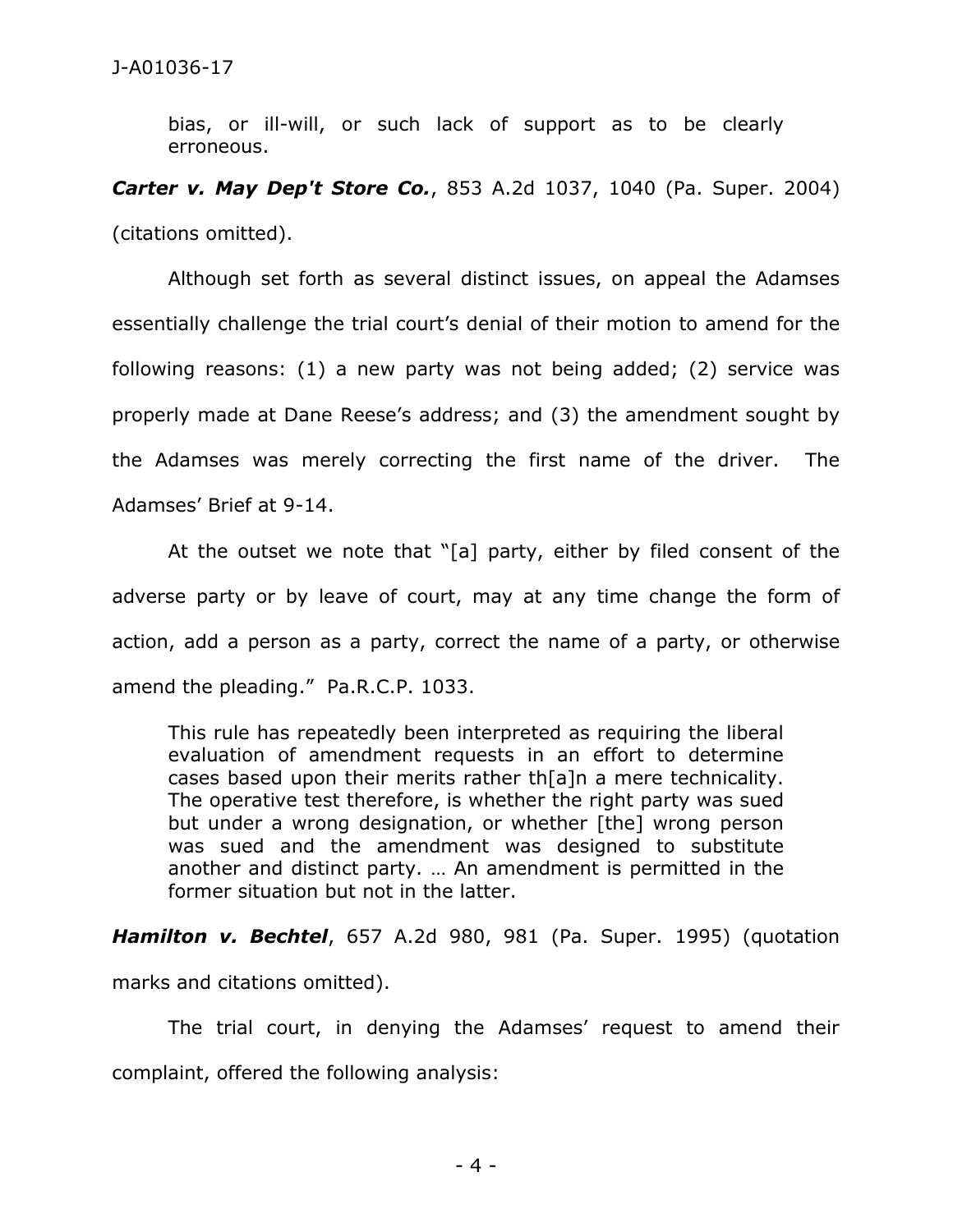[The Adamses] argue that changing the complaint would not result in adding a new party, but instead would only correct a typographical error. [The trial court] must disagree. The [Pennsylvania] Supreme Court has had occasion to rule on a factually analogous case in [*Saracina v. Cotoia*, 208 A.2d 764, 766 (Pa. 1965)]. That case also involved a plaintiff suing the father and owner of a vehicle instead of the son and operator of the vehicle. The court concluded that permitting the plaintiff to amend the complaint would amount to the addition of a new and distinct[] party and would essentially "modify the statute of limitations which this Court cannot and should not do." [*Saracina*], 208 A.2d 766.

[Our] Supreme Court confirmed this ruling in another case and further held that while the facts indicated that the plaintiffs clearly intended to sue the son and operator of the car, they in fact sued the father and could not amend their complaint after the statute of limitations had expired. [*Piehl v. City of Philadelphia*,] 987 A.2d 146, 156 (Pa. 2009). In [*Piehl*], the Court permitted the amendment of a complaint when the plaintiff named the Commonwealth of Pennsylvania as a defendant but failed to include the Department of Transportation in the caption, but included several allegations naming the Department of Transportation throughout the complaint and served the Department of Transportation with the complaint. The Court distinguished this from [*Saracina*,] noting that in [*Saracina*,] the son was never served with the complaint and not mentioned by name in the complaint; the plaintiff sued the father Anthony Cotoia, when he intended to sue the son, Robert Cotoia. ,

[The Adamses] captioned this case with David A. Reese's name and served David A. Reese. [The Adamses] did not merely misspell Dane M. Reese's name, but instead sued another natural person. Whether [the Adamses] intended to sue Dane M. Reese is immaterial for the purposes of this motion; David A. Reese is currently before the court, and to permit [the Adamses] to amend the complaint to include Dane M. Reese's name would be to allow [the Adamses] to add a new and distinct party. For these reasons we conclude that [the Reeses] may not amend the complaint to add the proper defendant after the statute of limitations had run.

Trial Court Order, 11/1/2015 at 2 (unnumbered, some citations omitted)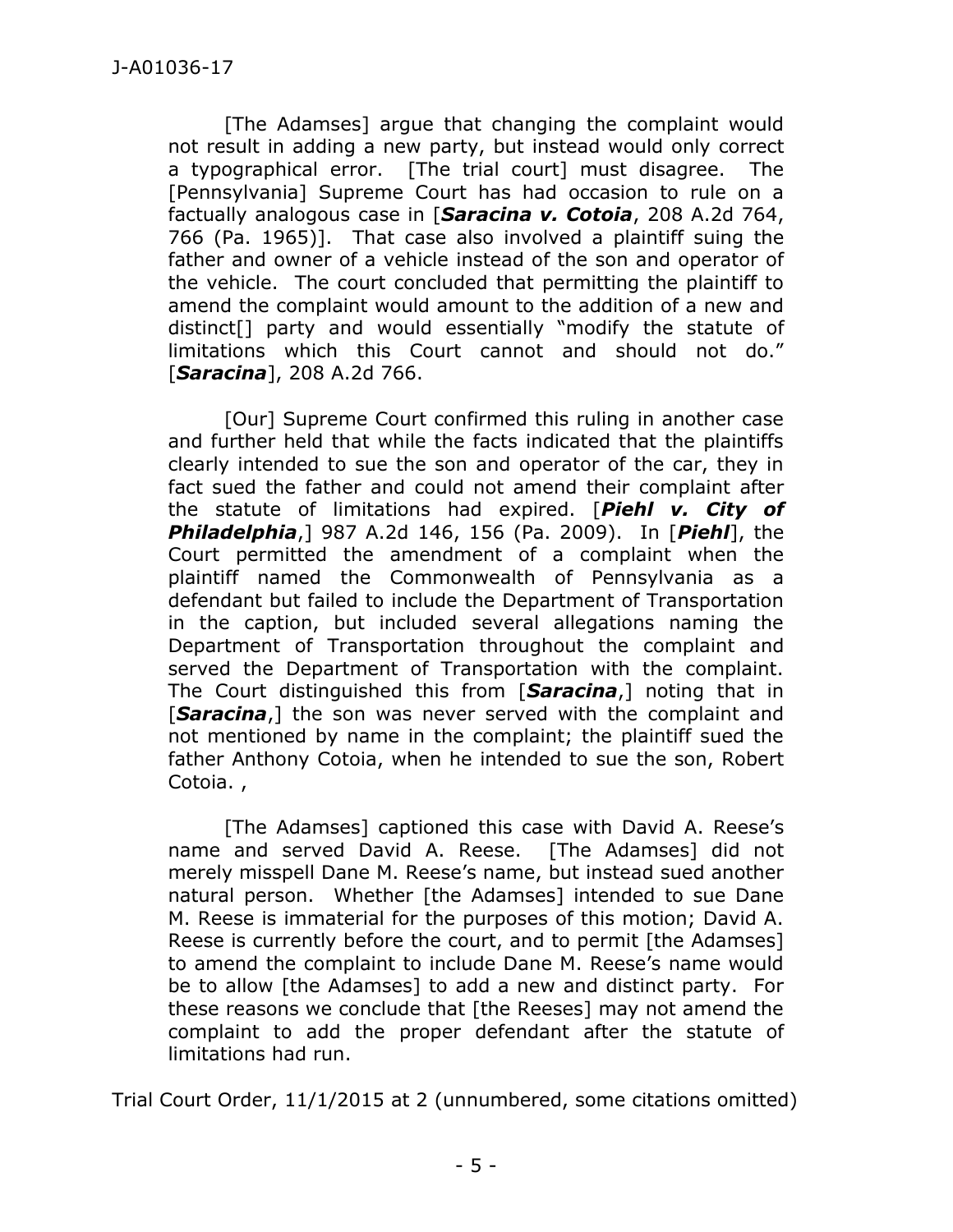## J-A01036-17

Upon review, we discern no error in the trial court's analysis and find the trial court's conclusion that the Adamses could not amend their complaint is in line with our case law, as set forth *supra*. In finding no error, we reject the Adamses' argument that the motion to amend sought to correct a mere "typographical error." We agree with the trial court that the Adamses listed a completely different person as a defendant and therefore, allowing the complaint to be amended after the statute of limitations had run would be permitting the Adamses to add a new and distinct party, which our case law expressly disallows.

The Adamses attempt to distinguish this case from *Saracina*, wherein our Supreme Court stated that "[i]f the **right party** was in court as the result of service of process and it was merely his or its designation which was sought to be changed, we would be prone to permit the amendment." *Saracina*, 208 A.2d at 766 (emphasis in original). The Adamses aver that because service was made upon an adult member of Dane's household, service was proper and thus, *Saracina* is distinguishable. We disagree. Even assuming *arguendo* that the Adamses could prove service on Dane was proper, Dane was not in court as a result of the service. *Sarcacina* specifically stated that they would be inclined to permit amendment if as a result of service "the **right party** was in court." *Id.* Here, the only responsive pleading to the complaint was made on the behalf of David and Karen.

- 6 -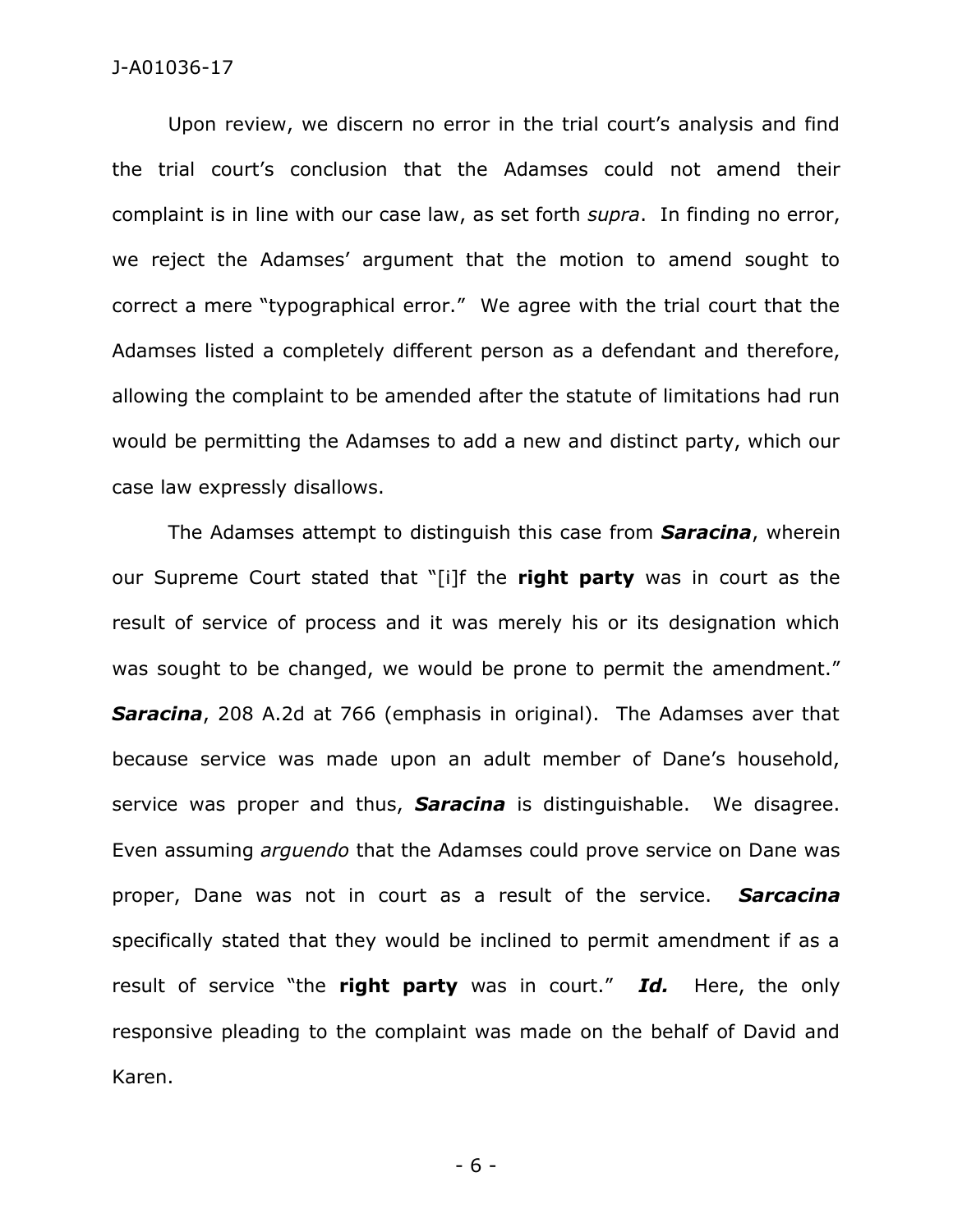## J-A01036-17

Lastly, we are cognizant that the averments set forth in the complaint suggest that the Adamses did intend to sue Dane, the operator of the vehicle, and not his father David. Nonetheless, our case law is clear that under these very circumstances, amendment is not permitted. *See* **Saracina**, 208 A.2d at 766 ("While there are strong indications in this case that Saracina intended to bring suit against the operator of the vehicle, Robert Catoia, [including referencing Robert's father, Anthony as a minor and stating that the negligence was caused by the operator of the vehicle,] an amendment of the complaint, after the statute of limitations has run, to bring in a new and distinct party to the action cannot be permitted[.]" (footnote omitted).

Thus, having concluded the trial court did not abuse its discretion in denying the motion to amend their complaint, the Adamses are entitled to no relief from this Court.<sup>3</sup>

Order affirmed.

Judgment Entered.

D. Seletion Joseph D. Seletyn, Esd

Prothonotary

Date: 3/7/2017

 $\overline{a}$ 

<sup>&</sup>lt;sup>3</sup> Admittedly, this is a harsh result, but unless and until our Supreme Court overrules *Saracina*, it is compelled.